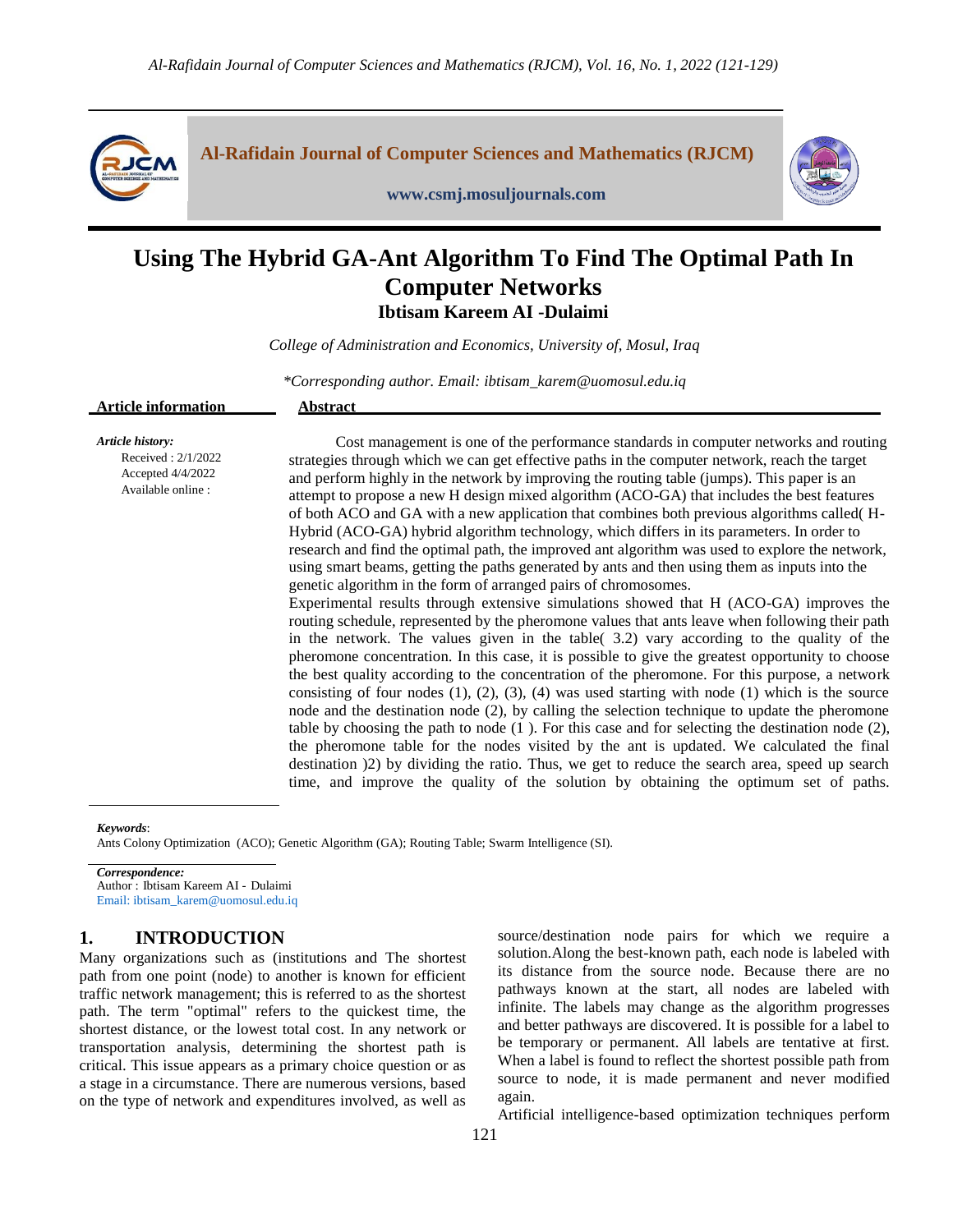exceptionally well on tackling problems involving combination optimization, such as the Genetic Algorithm (GA) [4] and Ant Colony Optimization (ACO) [5], They each have their own set of benefits, but they also have their own set of drawbacks. Finding the best solution with a single algorithm is tricky. The best route. We mix GA with ACO in this article. ACO then creates a superior optimization algorithm, by combining two procedures. With less time and greater precision, a network path optimization tool is available.

The ant colony optimization (ACO) is a meta conclusion inspired by the foraging behavior of ant colonies «introduced by Dorigo and developed in a certain form which has been noticeable in the past few years [1, 2]. Similar to ACO, the genetic algorithm (GA) is also a metaheuristic optimization algorithm [3, 4], GA was inspired by the process of natural selection that relies on it and on natural genetics. Swarm intelligence is the apparent collective behavior of social insects. Although everyone in the insect swarm is relatively primitive and has little intelligence, these insects are able to solve difficult problems collectively. So, the swarm depends on easy internal cooperation and numerical strength, having no central control (over the individuals) and even the internal cooperation is not subject to monitoring.

The swarm shows the so-called self-organization that allows it to adapt to changing environments very quickly , giving it great flexibility as well. Even if one individual fails in its task, others may succeed, ensuring a high level of strength. An example of the difficult problems a swarm can deal with is "finding the shortest path to food or building housing". We can describe swarm intelligence as follows: We have female workers, and each of whom has a specific set of jobs. They seek to find a policy to solve the problem without considering the work of other workers, i.e. (IL, independent learning), a method whereby each individual learns an independent behavior without the participation of other individuals. A group of individuals learn the same task independently and is a form of simultaneous learning. Each worker takes a sample (a small part) of the problem area. In the effort to find an individual policy, the worker is able to store the individual experience in that environment. Other factors can influence this internal business outcome, leading to the emergence of coherent global functional patterns [5, 6]. Among these factors are the SI algorithms that are inspired by simple behaviors and self-regulating interactions between factors, such as Ant colonies, Ant colony optimization [5, 6,3, 7]. The focus of this research is on the optimization of the ant colony (ACO)." By using the genetic algorithm (GA) to obtain the optimal path, an efficient hybrid algorithm is designed that takes from each ACO algorithm an advantage in order to reduce the search area, improve the quality of the solution, and define distance and probability information that helps to identify more suitable paths in the initial stage of the algorithm. Ants algorithm (ACO) is a communication network consisting of signals and semantics (hints) to exchange information. An ant algorithm (ACO) is a communication network consisting of signals and hints for

exchanging information. Two ants are designated representing the front and rear ants, and in further searching for food, the ants return to the nest (host) .The front ant is used while foraging and the back ant is used to return to the nest (host). The job of the front ant is to assign the next node based on the information about the lowest path mapping and the next node mapping. The data is updated and stored in the routing table and the data packet is sent to another node, so that a decision is made to return to the abode. The better the quality of the solution is, the more pheromone is deposited. The present node as an ant forward represents the transition and transformation act as the decision for the ant is backward. The signals enable direct communication between members of the ant colony by using a chemical called 'pheromone'. It deposits a fixed amount of pheromone that can be followed by other ants. So, when it meets ants in the path of the pheromone, each ant that moves randomly, must decide whether to follow it by reinforcing the pheromone, which in turn increases the likelihood of the next ants to determine the path, by increasing the pheromone. The ants that travel on the road will be more attractive to the next path of the ants. In addition, the ant uses the short path to the source of food and back to the nest by determining the path twice before the other ants return, and this will directly affect the likelihood of choosing the next ants to leave the nest, as shown in Figure (1).



Figure 1:Ant use pheromone as indirect Communication build best tour

When ants choose their paths, they likely tend to choose pathways that feature strong pheromone concentrations. Once the ant finds a source of food, it assesses the quantity and quality of the food and carries some of which to the nest. During the return trip, the amount of pheromone an ant leaves on the ground may depend on the quantity and quality of the food. The pheromone pathways will direct other ants to the food source. [8] This paper focuses on the application of a computer network, depending on the natural systems of an ant colony, and the genetic algorithm technology to improve the network's performance, in addition to describing a model for applying a hybrid algorithm to a network. This paper ends with conclusions and some potential future research directions. In summary, network route optimization is a multi-objective optimization issue that involves finding the shortest data transmission path between a source node and a destination nodes with the least amount of costs. Traditional optimization methods have extensive calculation periods, which does not meet the requirements of real-time communication. Traditional approaches for solving WSN route optimizations, such as Dijkstra and Floyd-Warshall, are based on Dynamic Programming (DP). Even if DP can find the best answer, the computation time is very long. Another reason is that the DP mathematical model is difficult to connect to the tough route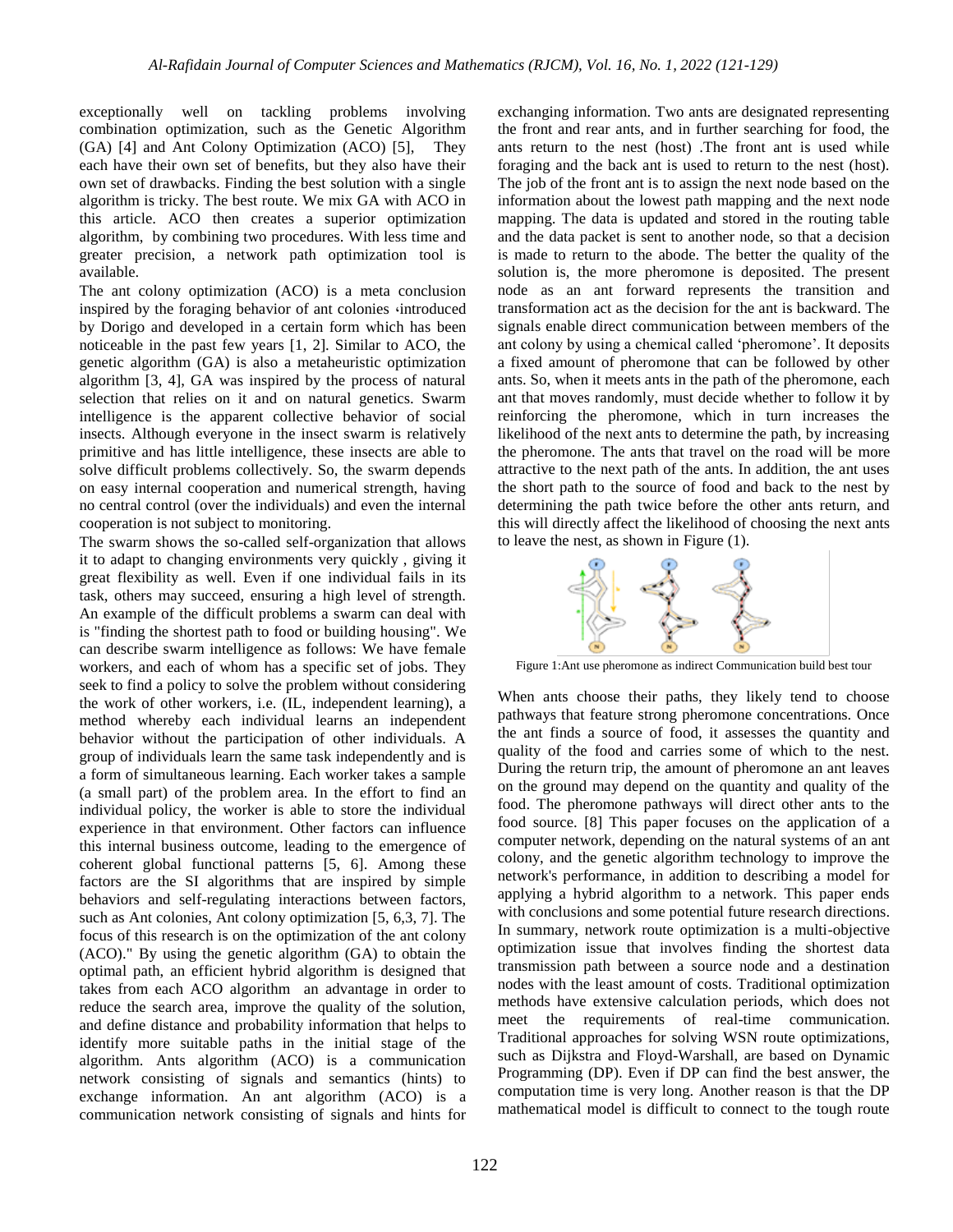optimization problem. Here is how the paper is organized: The second part summarizes the previous studies of the research topic, followed by a presentation of the proposed work in the third section, which is divided into two axes: a. Ant algorithm, b. Algorithm based on genetics Section 4 presents the experimental results of our improved model and gives the results. Conclusion is discussed in Section 5.

## **2. Related work**

In recent years, there have been various studies related to the use of genetic algorithm while optimizing an ant colony, where two researcher have undertaken to solve the cycle scheduling problem. The experiment shows that choosing the appropriate ACO parameter is challenging, however we can see that the number of iterations is dependent on both the evaporation coefficient p and the number of ants M, and that the algorithm does not converge if  $p=0$ . When p is big enough (p=0.9), however, the method frequently converges to inferior solutions for complicated problems. This study is the initial step toward identifying the ideal amount of iterations for ACO in order to achieve the greatest result. The relationship between costs, alpha, and beta, as well as how these factors affect the ideal number of iterations and evaporation coefficient, must be evaluated. We must also choose the optimal value for chromosomal population and crossover for GA [9]. To tackle the problem of course scheduling, employ a genetic algorithm and an ant colony optimization algorithm, which is an algorithm metaheuristic. The two algorithms will be put to the test and compared to see which one performs the best. The program was put to the test utilizing Semarang University's data scheduling courses. Based on the results of the experiments, we can conclude that the genetic algorithm outperforms the ant colony optimization method in the situation of course scheduling.The results of the experiments revealed that the genetic algorithm outperforms the ant colony optimization technique. The genetic algorithm is well suited to the problem of msalah subject scheduling. Various genetic operators, such as selection and crossover, can improve results in a variety of ways. For example, through selection, we can choose the optimal chromosome fitness function based on chromosomes, and crossover can schedule as needed [10]. In recent years, a bio-inspired method has been used to automatically address routing optimization problems without the need for user involvement. By mapping ACO into ICN in this paper, we present a new Ant Colony Optimization (ACO)-inspired Information-Centric Networking (ICN) Routing mechanism (ACOIR). To begin, we create a content management approach based on the storing of name prefixes in order to manage and distribute material more efficiently and effectively. Second, to undertake interest forwarding, offer a continuous model for content concentration that takes into account the dynamic environment. Finally, we present a forwarding probability computation approach that takes physical distance and content concentration into account when determining the forwardable outgoing interface. Finally, we present a thorough routing technique for retrieving the best appropriate content copy based on probabilistic forwarding. We assess

this work. An improved ACO algorithm (IACO) for efficient and rapid path selection, as well as a modified crossover operator to avoid slipping into a local minimum, make up the algorithm. Our system model includes a Wireless Sensor Network (WSN) architecture to facilitate robot navigation, with sensor nodes acting as signposts to help locate the robot.and direct the mobile robot to the desired area. We discovered that smartPATH beats both the Bellman-Ford shortest path method and the traditional ACO (CACO) and GA algorithms (as stated in the literature without modification) in solving the path planning problem. We further show that smartPATH reduces execution time by 64.9 percent when compared to the Bellman-Ford exact approach and increases solution quality by 48.3 percent when compared to CACO. [13]. The Internet of Things (IoT) is a modern-day wireless communication system in which energy efficiency is the primary concern. The Cognitive network is primarily concerned with this issue. The majority of CR networks are concentrating on battery powdered in order to make the most of the data dissipated in terms of spectrum sharing, dynamic spectrum access, routing, and spectrum allocation. Clustering and data aggregation are best-effort methods for improving energy modeling. With Deep Reinforcement Learning and the Double Q-learning method, multi objective Ant colony optimization (MOACO) and greedy based optimization are proposed. The majority of IoT bed models include data

the recommended solution [11]. It's also focused on ants' random construction technique and how they employ the solutions they create to influence the search for ants by altering pheromone quantities. By shifting the perspective and elucidating the basic relationship between ACO algorithms and algorithms like stochastic gradient ascent (SGA) and cross-entropy (CE), This is accomplished by examining these algorithms in a framework known as model-based search (MBS) [2]. The least connected dominant set problem (MCDSP) is addressed in this study using an ant colony optimization (ACO) algorithm. Because of its application to mobile ad hoc networks (MANETs) and sensor grids, the MCDSP has grown in importance in recent years. We developed a one-step ACO algorithm based on a well-known simple greedy algorithm with the limitation of being susceptible to local optima. We've shown that by incorporating a pheromone adjustment technique and paying close attention to the ACO algorithm's initial state, this negative effect may be avoided. It is possible to produce decent results using this method rather than the previously proposed sophisticated twostep ACO algorithm. We've put our strategy to the test using standard benchmark data, and the results are in.demonstrating it is a viable alternative to existing algorithms [12]. Path planning is a fundamental combinatorial issue that is required for a mobile robot's navigation. Several research programs have evolved with the goal of delivering optimal answers to this challenge. The two most extensively utilized heuristics that have proved their efficiency in handling such a problem are Ant Colony Optimization (ACO) and Genetic Algorithms (GA). SmartPATH, a new hybrid ACO-GA algorithm for solving the global robot path planning problem, is presented in

123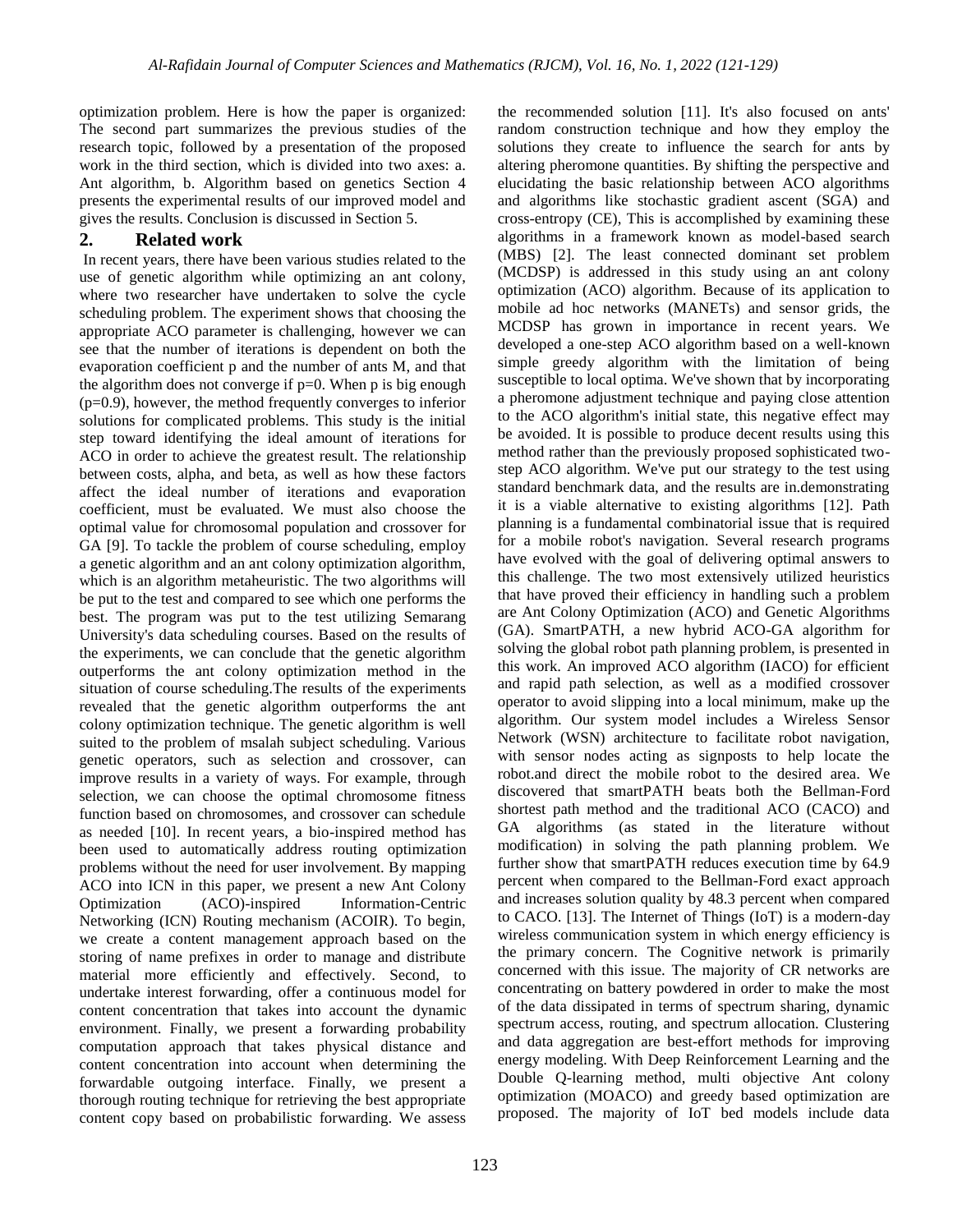aggregation and energy-constrained devices, as well as optimization approaches to improve utilization. The Qlearning technique is used to suggest cluster-based data utilization, which improves inter-cluster data aggregation. The system To increase green communication, AI-based modeling with intra-network is used to improve lifetime. When compared to the artificial bee colony and genetic algorithm, the simulation trials reveal that the MOACO improves throughput, longevity, and jamming prediction and saves energy. The AI and MOACO algorithms are used to analyze the jamming activity at low, high, and moderate levels [14]. The NP-complete problem, or multiple sequence alignment, is one of the most significant and difficult jobs in computational biology. It is impossible to handle multiple sequence alignment problems directly, because they always end in exponential complexity. We introduce a unique genetic technique with ant colony optimization for multiple sequence alignment in this work. The suggested GA-ACO technique improves the performance of the genetic algorithm (GA) for multiple sequence alignment by adding local search and ant colony optimization (ACO). A genetic algorithm is used in the proposed GA-ACO technique to provide diversity of alignments. Then, to get rid of local optima, ant colony optimization is used. When compared to other algorithms, simulation results reveal that the suggested GA-ACO algorithm outperforms them [15]. The DTSP (dynamic traveling salesman problem) is a type of combinatorial dynamic optimization problem. A primary TSP sub-problem and a sequence of TSP iterations make up the DTSP; each iteration is formed by altering the preceding one. In this paper, a new hybrid metaheuristic method for the DTSP is proposed. Ant colony optimization (ACO) and simulated annealing are two metaheuristic ideas that are combined in this algorithm (SA). Furthermore, the method makes use of past iterations' information in the form of a pheromone matrix to exploit knowledge about dynamic changes. On benchmark examples, including small, medium, and big DTSP problems, the significance of hybridization, as well as the application of knowledge about the dynamic environment, is examined and validated. The outcomes are contrasted.to four existing stateof-the-art metaheuristic techniques, concluding that the suggested algorithm outperforms them significantly. Furthermore, the algorithm's behavior is examined from a variety of perspectives (including, for example, convergence speed to local optimum, progress of population diversity during optimization, and time dependence and computational complexity) [16].

## **3. proposed work**

There is a number of techniques to improve traffic flow in the network that represents flow and congestion control. Whereby nodes send packet acknowledgments from destination nodes either to increase or decrease the packet transmission speed [16, 17]. And with that, we are working on network routing and routing tables. These tables contain the information that the routing algorithm uses to decide on a

local forwarding of the packet to the next node that will visit to reach its final destination. Here the basic idea is to abstract the behavior of ants into a logical model and use it to solve the problem of the shortest path (at the lowest cost). The entire network can be represented as a diagram containing costly edges, and each node (router) represents a geographic location. The edges (links in the network) are paths from one place to another. ANTNet uses hypothetical pheromone scales much like when an ant follows a path, the ant's nest serves as the source (node) and their food (destination). The current node acts as an ant in the routing process to find the next shortest nodes in the network. Generally, the ACO designates two ants as the front and back ants. The front ant is used while foraging ,while the back one is used when the ant returns to the host. But in transmitting information, only the front ant can be used. There is no use of reverse ants in the transmission process, but it can be used for decision-making purpose. Here the current node is set as a front ant during transformation. It can also act as a backward ant during cleaving. The ANTNet pheromone tables allow one to drop the pheromone to be reimposed. The faster the ants move down the path, the higher the rate of ant transport will be, and thus leading to a greater concentration of pheromones. Likewise, highways record a higher chance of selection, while less ideal paths have a lower chance of selection.

 A. Ant Colony Optimization: An ant is placed on a network consisting of 4 nodes, the ACO that consists of (4) nodes, represents the initial value 0 and source 1 and target node. The opportunity and path selection mechanism are shown in figure. (2) ,

|  | Table (1) pheromones for node. |  |  |
|--|--------------------------------|--|--|
|--|--------------------------------|--|--|

| the chance $%$ | Next node |  |
|----------------|-----------|--|
| 33.3333%       |           |  |
| 33.3333%       |           |  |
| 33.3333%       |           |  |



Opportunities for selection are distributed over network nodes. Node (2) has a chance of choosing 33.3333, node (3) has a chance of choosing 33.3333, and node (4) has a chance of choosing 33.3333. The network representation of the level of enzymes is called the pheromone table, which is a list of the inputs associated with the nodes in the current network, and the path probabilities are chosen (2) as shown in Figure (2) and the second pheromone table.

| the chance $%$ | Next node   |
|----------------|-------------|
| 66.6669%       |             |
| 16.6669%       |             |
| 16.6669%       |             |
|                | $\sim$<br>. |

Table (2) pheromones for node(1)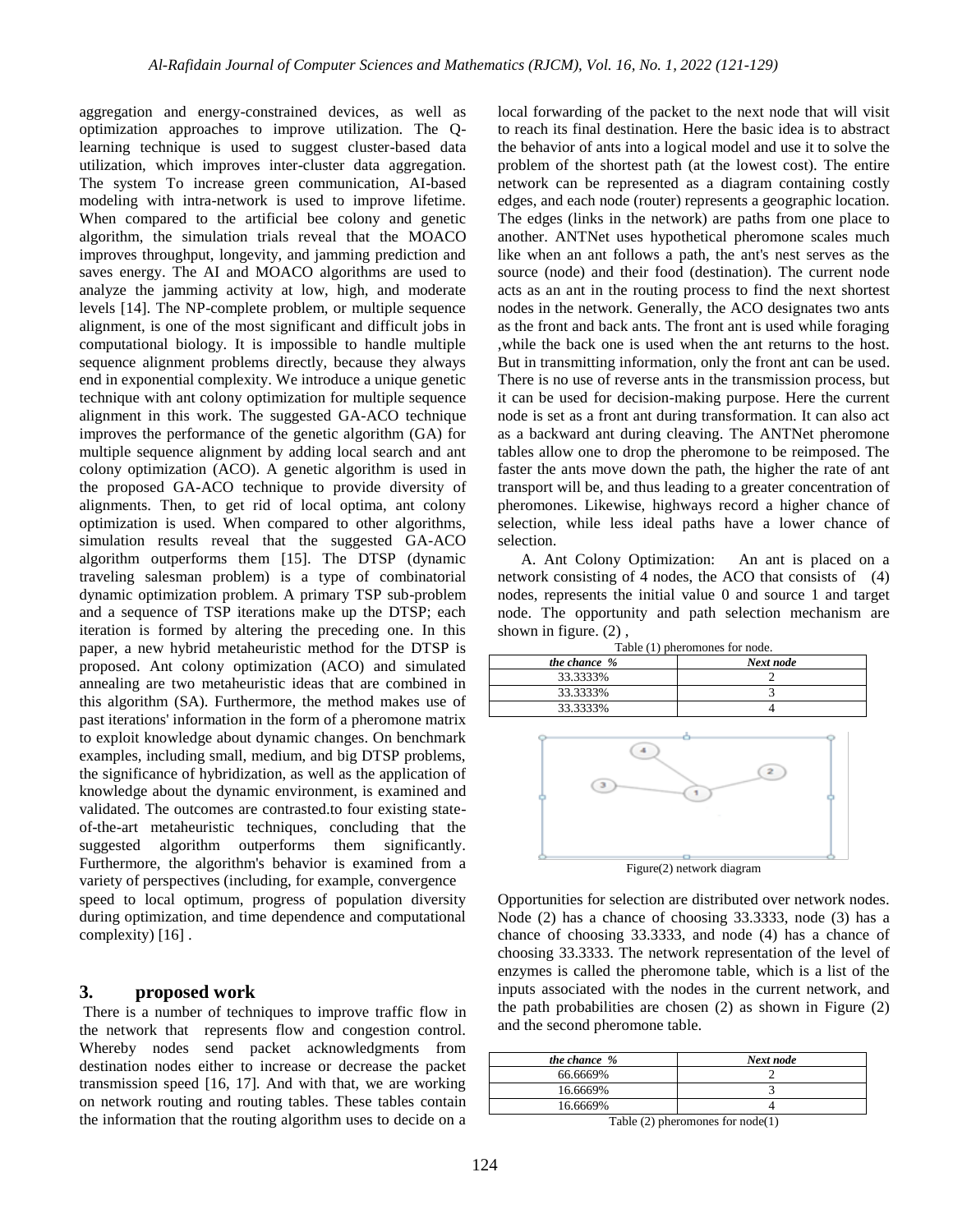The rates of next node selection opportunity are 66.6669%, 16.6669%, and 16.6669% for nodes 2, 3, and 4 respectively, as shown in Table (2) and Figure (2). The graph of the network through the routing table represents (pheromone table), showing that node No. (1) is related to the variable cost paths and is detected by pheromone. So if node (1) is the source (1) for Node No. (2), the opportunity is exploited as a mechanism to choose the best. In this case the highest percentage is taken, representing the concentration of the pheromone value mathematically. The mathematical calculation is done as follows: Node No. (2) is the final destination, i.e. the target. • The goal is reached by one jump. • Split the jump 100: 100%. • 100 is added to the probability value for node (2), which is currently represented (133.333). As such, the probability calculation is as follows: • Node (2): cost value (133.333) \* Ratio value (0.5) = 66.6666%, and so for the rest of the contract  $\cdot$  Node (3): Cost value (33.333)  $*$ Ratio value  $(0.5) = 16.6666\%$  • Node (4): cost value (33.333) \* Ratio value  $(0.5) = 16.6666\%$  as it is illustrated in the following image: Figur (3)(Image No. (1)), the initial implementation of the algorithm,





Figure (3)(Image No. (1) the initial implementation of the algorithm)

Figure (4)( Image No. (2) Algorithm Implementation)



Figuer (5) Final Implementation of the Algorithm is in Image No. (2,3) If the nodes have the same distance, the optimal solution cannot be found. To overcome this problem we used the embryonic algorithm (GA) to find the fitness value GA to and get the optimal solution.

## **B. Genetic AL gorithm**

**An overview of the genetic algorithm**: Genetic algorithm is a search algorithm that simulates genetics and evolutionary natural selection algorithms for NP problems [19 ,20,21] .The algorithm also has other uses, for example, solving the problem of suffocation and traffic congestion for transportation [22]. It has also been used with neural networks (CNNs) to prune mobile device networks. It achieves a better balance between trim ratio and precision [23 ,26,27,28 ,29,30].Genetic algorithms and method performance analysis have been relied on to identify dense sub-graphs in a time grid. Both synthetic and real networks should be taken into account when changing population size and number of generations ,its high performance in wireless sensor networks in reducing power consumption and increasing network life[24 ,25]. In this study we got the shortest path from the ACO to be entered into GA which represents the first census of population as it contains the entered path that will assess its suitability. We used a single junction point where the point was randomly selected from starting node and target node. Making the crossover, there may be a starting.The first population process starts by evaluating the cost node based on the fitness path and is selected randomly using the Monte Carlo method. The fitness of each path node is also calculated by removing the worst fitness condition, so that we have pairs of paths with the best fitness. And after a crossover application where pairs of paths are considered parents to produce children, new paths are pointed out, and then they go to mutation to modify and change the new path.

#### **1) .Stages of the genetic algorithm**

1. Parents' selection (path): There are many different methods, such as choosing an elite, choosing a rank, and choosing a roulette wheel selection. The roulette wheel selection method is used to choose an individual according to his relative fitness with competitors, i.e. similar division of the wheel into a number of slides for a larger slide to choose the new track.

2. Cross-over factor, the recombination factor combines the two sub-segments of the original chromosomes of produces offspring contain portion parent genetic material. Cross-over factor, or the recombination factor, combines the two subsegments of the original chromosomes of produces offspring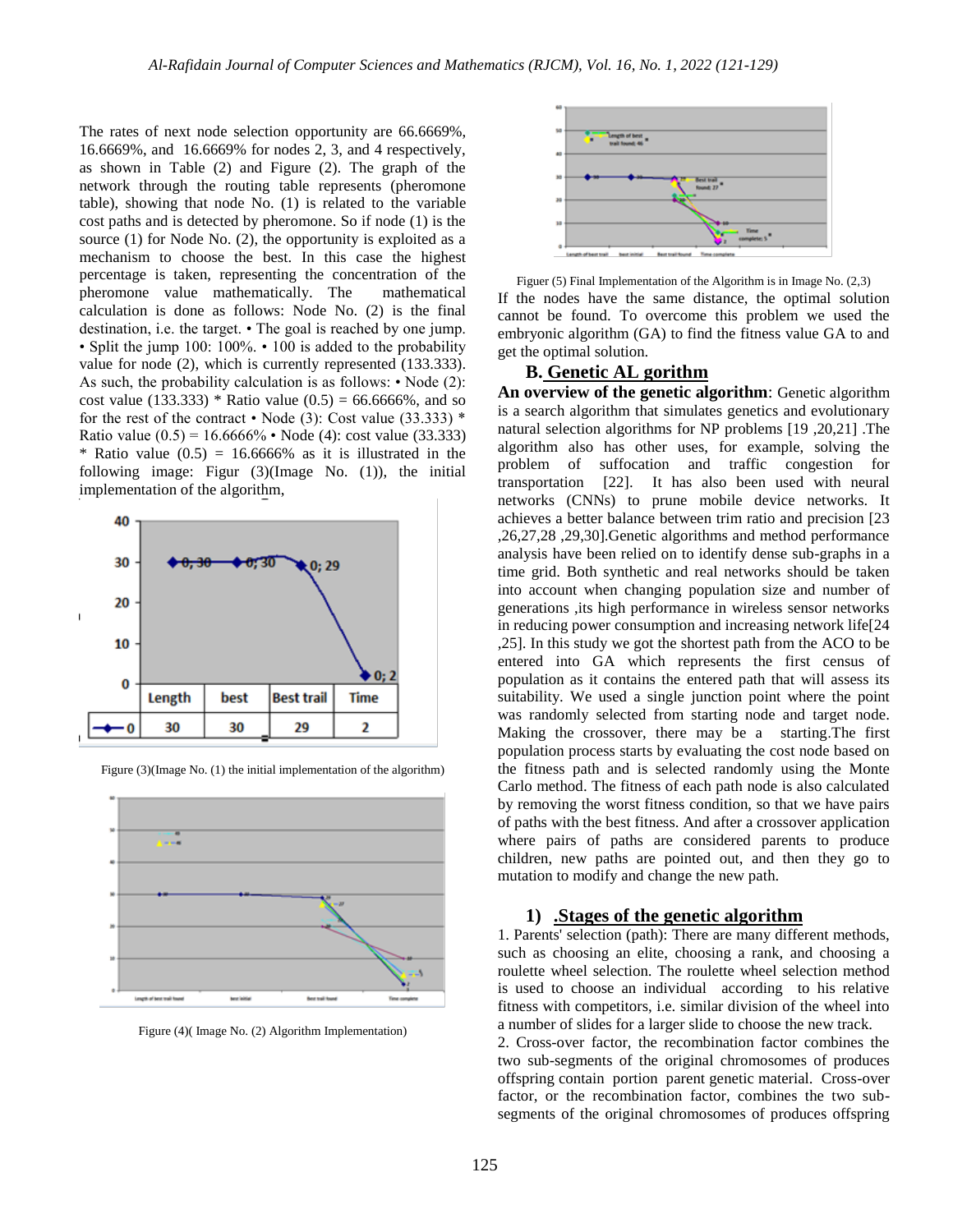contain portion parent genetic material. The intersection mainly consists of single point and multi point crossover. In a single point crossover, one offspring consists of a fragment before the transition on site lap(1 ) and a fragment after the site lap intersection(2 ). The other descendant consists of a fragment before the transition of gate (2 ) after part of the intersection tour location at section 1, as shown in the following table (3):

Table(3) intersection tour

| $\rm Fr(1)$ | 12345 |  |  |
|-------------|-------|--|--|
| Fr(2)       | 35214 |  |  |
| Son1        | 12314 |  |  |
| Son2        | 35245 |  |  |

In the first iteration, it has been noticed that the son is (1): 13214, and in the second iteration, the son is (2): 35245, and eventually we get the offspring that represents a new path.

The offspring is obtained with a repeating node, and to modify that node the following mutation was used: -

The process of mutation can be reversal, introductory, reciprocal exchange, etc. When determining the reversal pattern, separate and reverse the series between them. If a node is entered, it is inserted at a random position in the chain. Nodes are reciprocal sites. Offspring in the first path are: 12314, node (1) was duplicated using the mutationchange method. We can insert node (5), which represents the missing node, in new route. Doing this process in GA will be the best solution as shown in Table (5). After implementing this operation in GA, the best solution is shown in Table No. (5), which highlights the results of the algorithm's work in the present study, and Figures (5.6) show the results of the implementation. The best solution will be as shown in Table No. (4)



| Gioneneration No | Cost | Mutated Rate% | Nod -NO |
|------------------|------|---------------|---------|
| 1                | 395  | 0%            | 14,7    |
| $\overline{c}$   | 395  | 0%            | 10,2    |
| 3                | 395  | 0.20%         | 8,1     |
| $\overline{4}$   | 394  | 0%            | 7,0     |
| 5                | 379  | 0%            | 8,7     |
| 6                | 378  | 0%            | 6,5     |
| 7                | 383  | 0%            | 6,1     |
| 8                | 377  | 0%            | 6,6     |
| 9                | 366  | 0%            | 9,14    |
| 10               | 358  | 0%            | 11,5    |
| 11               | 326  | 0.40%         | 4,1     |
| 12               | 333  | 0%            | 0,1     |
| 13               | 334  | 0%            | 5,10    |
| 14               | 335  | 0%            | 13,13   |
| 15               | 322  | 0%            | 1,6     |
| 16               | 329  | 0.40%         | 7,12    |
| 17               | 314  | 0.60%         | 10,9    |
| 18               | 307  | 0.40%         | 10,8    |
| 19               | 311  | 3.00%         | 11,14   |
| 20               | 309  | 2%            | 11,15   |
| 21               | 321  | 3%            | 13,12   |
| 22               | 319  | 3%            | 12,7    |
| 23               | 311  | 4%            | 13,8    |
| 24               | 242  | 4%            | 14,8    |
| 25               | 240  | 5%            | 16,10   |
| 26               | 246  | 7%            | 16,9    |
| $\overline{27}$  | 243  | 7%            | 16,9    |
| 28               | 238  | 8%            | 17,7    |
| 29               | 244  | 8%            | 16,4    |
| 30               | 239  | 8%            | 18,0    |
| $\overline{31}$  | 251  | 6%            | 25,1    |
| 32               | 237  | 6%            | 23,6    |
| 33               | 237  | 8%            | 25,9    |
| 34               | 244  | 7%            | 22,10   |
| 35               | 244  | 8%            | 23,11   |
| 36               | 246  | 10%           | 21,12   |
| 37               | 224  | 7%            | 23,14   |
| 38               | 231  | 9%            | 25,14   |
| 39               | 245  | 9%            | 26,13   |



**4. Results and discussion**

The hybridization process takes place at the beginning of implementing the ACO algorithm to find the shortest path. It provides us with the value of the distance that is used as an input to implement the GA genetic algorithm. The paths obtained from the implementation of the first algorithm (ACO) act as inputs to implement the second algorithm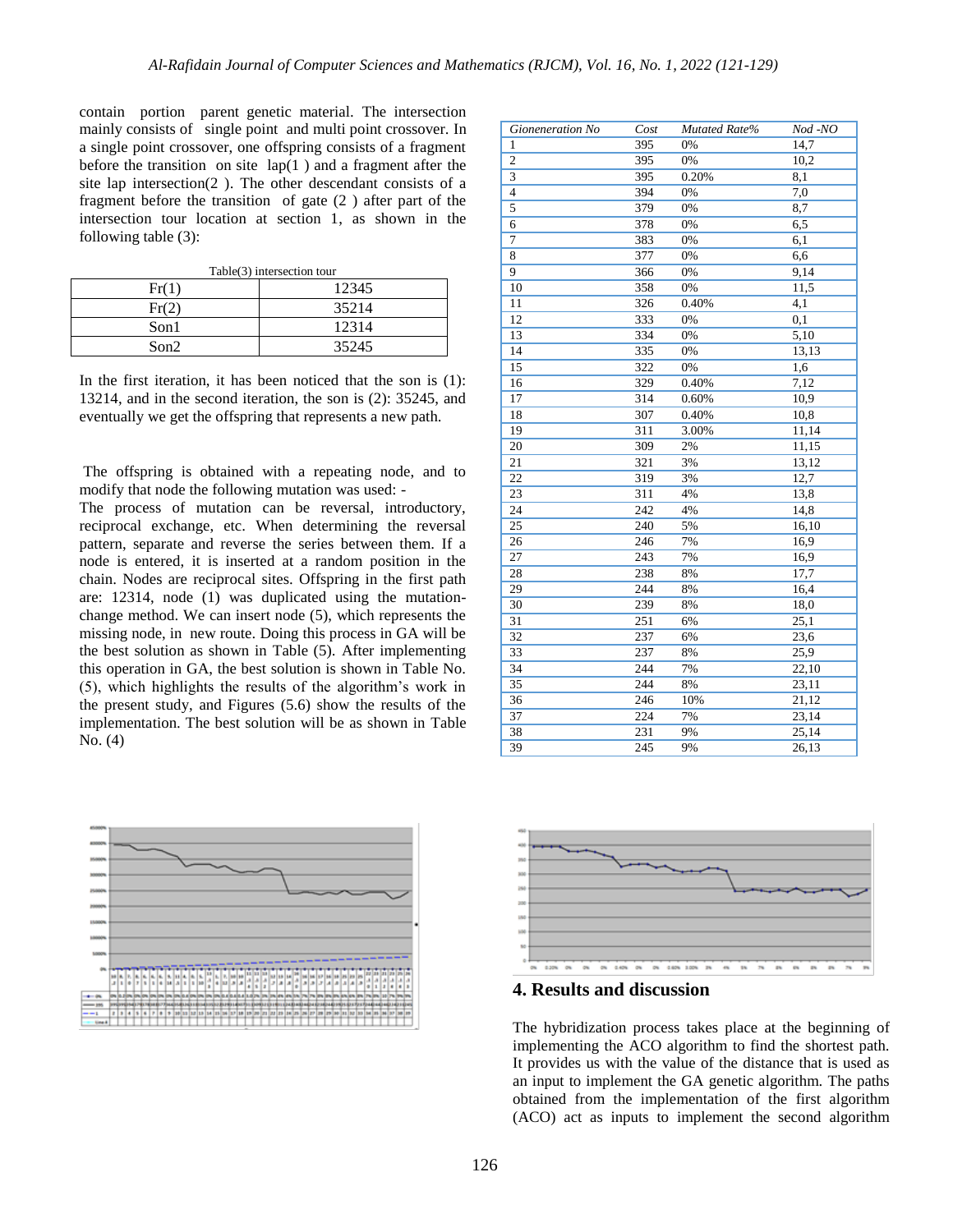(GA) to be subject to the three stages of the genetic algorithm. As selection and intersection (crossing) occurs in the end, only one path is obtained, which is the optimum among the shortest paths, and this process continues in our research as shown as follows:

1. If the current node is the destination node, the routing table data is updated and the route is saved, if not, the next node is searched with the value of distance and the other adjacent node is checked with the value of the distance.

2. If all nodes have the same distance values, the routing table is updated and sent to the next node.

3. If (nodes available) update the routing table. Send it to the next node. Repeat these steps until you reach the destination node.

4. Naming a list of saved paths with the symbol n, then the comparison is done according to the following relationship: while n is less than the largest path, then it is placed in the list of random paths

5. For any node, calculate the fitness value (cost) and put it in a variable called fitness values. The fitness value is compared with the largest fitness value according to the following relationship:

If the fit of a node is greater than the largest fit value, then

the values are exchanged

6. The comparisons continue while the existing generation is smaller than the largest generation and the existing path is smaller than the largest path. So, naming path 1 represents the roulette wheel test and path 2 represents the roulette wheel test

The x-over point is randomly selected.

Naming parent1 (head) and parent2 (tail) with the new path1

Naming Parent1 (Head) and Parent2 (Tail) with the new path2

7. The mutation parameter is named on a random selection of mutation points (new path), and the label of the new node parameter represents random selection of nodes. Then the following relationship applies the correct path equals node replacement (point - mutation, node - new).

8. The following relationship applies: Equal Fitness Assessment (The Right Way)

If the fitness value is less than the largest fitness value, the values are exchanged, so the relationship becomes the largest fitness value equals fitness

Naming the fitness solution variable in fact equals the correct path

9. Then the right path is taken

10. End



Figure (7) the diagram of the hybrid algorithm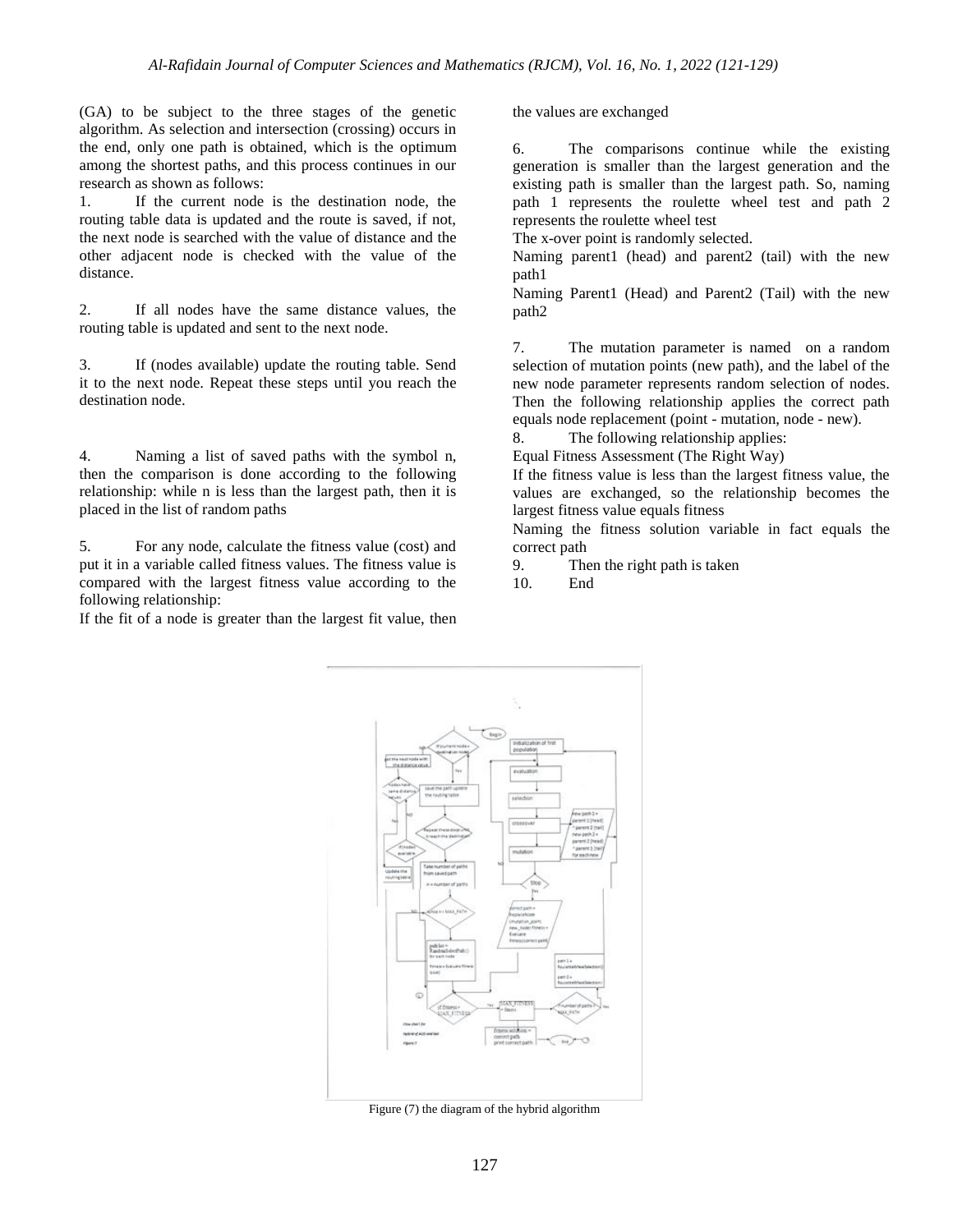#### **5.Conclusions:**

The goal of this research is to improve the network path problem. To begin, we use ACO as our primary tool for finding the shortest and most cost-effective approach. GA was included in the ACO solution to improve the results, and we proposed two processes to form a new optimization algorithm. The proposed algorithm achieves the best fitness value, according on experimental data.

#### **References**

- [1] Gómez, O., & Barán, B. (2004, June). Relationship between genetic algorithms and ant colony optimization algorithms. In Proceedings of CLEI2004. Latin-American Conference on Informatics (pp. 766-776).
- [2]. Dorigo, M., & Blum, C. (2005). Ant colony optimization theory: A survey. Theoretical computer science, 344(2-3), 243-278.
- [3]. Mahi, M., Ö.K. Baykan, and H. Kodaz, A new hybrid method based on Particle Swarm Optimization, Ant Colony Optimization and 3-Opt algorithms for Traveling Salesman Problem. Applied Soft Computing, 2015. 30: p. 484-490.
- [4]. Nemati, S., et al., A novel ACO–GA hybrid algorithm for feature selection in protein function prediction. Expert Systems with Applications, 2009. 36(10): p. 12086-12094.
- [5]. Ertenlice, O. and C.B. Kalayci, A survey of swarm intelligence for portfolio optimization: Algorithms and applications. Swarm and Evolutionary Computation, 2018. 39: p. 36-52.
- [6]. Mavrovouniotis, M., C. Li, and S. Yang, A survey of swarm intelligence for dynamic optimization: Algorithms and applications. Swarm and Evolutionary Computation, 2017. 33: p. 1-17.
- [7]. Zedadra, O., et al., Swarm intelligence-based algorithms within IoT-based systems: A review. Journal of Parallel and Distributed Computing, 2018. 122: p. 173-187.
- [8]. Zemzem, W. and M.J.P.C.S. Tagina, Cooperative Multi-Agent Systems Using Distributed Reinforcement Learning Techniques. 2018. 126: p. 517-526.
- [9]. Alhanjouri, M. and Alfarra, B (2011) Ant Colony versus Genetic Algorithm based on Travelling Salesman Problem, Int. J. Comp. Tech. Appl., Vol 2, No. 3, p. 570-578
- Ashari, I. A., Muslim, M. A., & Alamsyah, A. (2016). Comparison Performance of Genetic Algorithm and Ant Colony Optimization in Course Scheduling Optimizing. Scientific Journal of Informatics, 3(2), 149-158.
- [11]. Lv, J., Wang, X., Ren, K., Huang, M., & Li, K. (2017). ACOinspired information-centric networking routing mechanism. Computer Networks, 126, 200-217.
- [12]. Jovanovic, R., & Tuba, M. (2013). Ant colony optimization algorithm with pheromone correction strategy for the minimum connected dominating set problem. Computer Science and Information Systems, 10(1), 133-149.
- [13]. Châari, I., Koubaa, A., Bennaceur, H., Trigui, S., & Al-Shalfan, K. (2012, June). smartPATH: A hybrid ACO-GA algorithm for robot path planning. In 2012 IEEE congress on evolutionary computation (pp. 1-8). IEEE.
- [14]. Vimal, S., Khari, M., Crespo, R. G., Kalaivani, L., Dey, N., & Kaliappan, M. (2020). Energy enhancement using Multiobjective Ant colony optimization with Double Q learning algorithm for IoT

based cognitive radio networks. Computer Communications, 154, 481-490.

- [15]. Lee, Z. J., Su, S. F., Chuang, C. C., & Liu, K. H. (2008). Genetic algorithm with ant colony optimization (GA-ACO) for multiple sequence alignment. Applied Soft Computing, 8(1), 55- 78.
- [16]. Stodola, P., Michenka, K., Nohel, J., & Rybanský, M. (2020). Hybrid algorithm based on ant colony optimization and simulated annealing applied to the dynamic traveling salesman problem. Entropy, 22(8), 884.
- [17]. Ho, M. C., Lim, J. M. Y., Soon, K. L., & Chong, C. Y. (2019). An improved pheromone-based vehicle rerouting system to reduce traffic congestion. Applied Soft Computing, 84, 105702.
- [18]. Maniezzo, V., Gambardella, L. M., & Luigi, F. D. (2004). Ant colony optimization. In New optimization techniques in engineering (pp. 101-121). Springer, Berlin, Heidelberg.19 . Srinivas Rao, T., An Evaluation of ACO and GA TSP in a Supply Chain Network. Materials Today: Proceedings, 2018. 5(11): p. 25350-25357.
- [20]. Robert singh, A., D. Devaraj, and R. Narmatha Banu, Genetic algorithm-based optimisation of load-balanced routing for AMI with wireless mesh networks. Applied Soft Computing, 2019. 74: p. 122-132.
- [2]1. Zhang, S. and Y. Zhang, A Hybrid Genetic and Ant Colony Algorithm for Finding the Shortest Path in Dynamic Traffic Networks. Automatic Control and Computer Sciences, 2018. 52(1): p. 67-76.
- [22]. Wang, C., H. Shi, and X. Zuo, A multi-objective genetic algorithm based approach for dynamical bus vehicles scheduling under traffic congestion. Swarm and Evolutionary Computation, 2020. 54.
- [23]. Wang, Z., et al., Network pruning using sparse learning and genetic algorithm. Neurocomputing, 2020. 404: p. 247-256.
- [24]. Mauro Castellia, M., Dondib, R. and Hosseinzadeh, M. (2020) Genetic Algorithms for Finding Episodes in Temporal Networks, Procedia Computer Science No. 176, p. 215–224
- [25]. Chakravarthia, S. and Kumar, G. (2020) Optimization of Network Coverage and Lifetime of the Wireless Sensor Network based on Pareto Optimization using Non-dominated Sorting Genetic Approach, Procedia Computer Science no. 172, p. 225– 228.
- [26]. Pradhan, B., Vijayakumar, V., Pratihar, S., Kumar, D., Reddy, K. H. K., & Roy, D. S. (2021). A genetic algorithm based energy efficient group paging approach for IoT over 5G. Journal of Systems Architecture, 113, 101878.
- [27]. Kilicarslan, S., Celik, M., & Sahin, Ş. (2021). Hybrid models based on genetic algorithm and deep learning algorithms for nutritional Anemia disease classification. Biomedical Signal Processing and Control, 63, 102231.
- [28]. Ardjmand, E., Ghalehkhondabi, I., Young II, W. A., Sadeghi, A., Weckman, G. R., & Shakeri, H. (2020). A hybrid artificial neural network, genetic algorithm and column generation heuristic for minimizing makespan in manual order picking operations. Expert Systems with Applications, 159, 113566.
- [29]. Dong, X., et al., Hybrid genetic algorithm with variable neighborhood search for multi-scale multiple bottleneck traveling salesmen problem. Future Generation Computer Systems, 2021. 114: p. 229-242.
- [30] Devi, M. M., & Geethanjali, M. (2020). Hybrid of Genetic Algorithm and Minimum Spanning Tree method for optimal PMU placements. Measurement, 154, 107476.